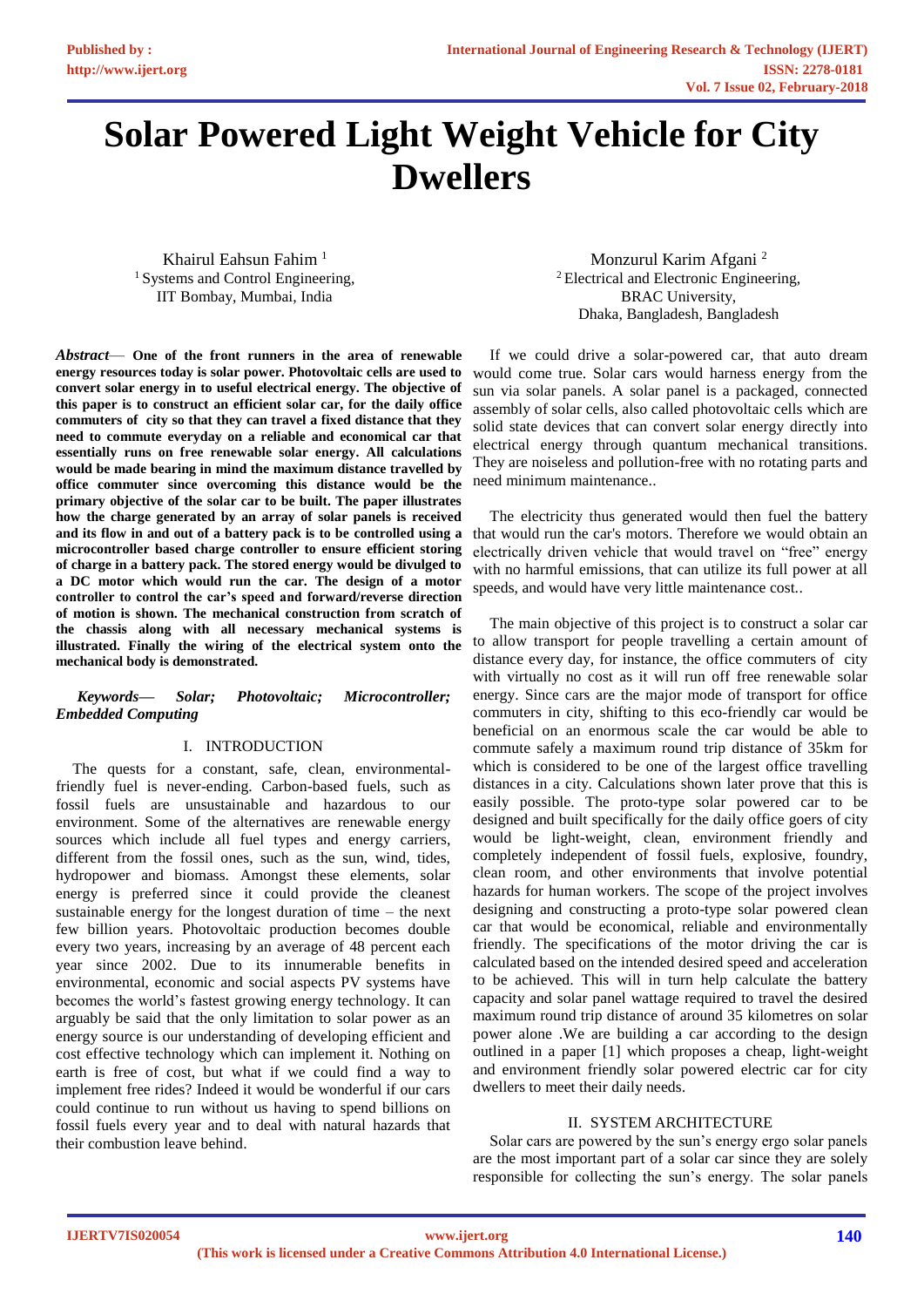used in this project are mono crystalline and flexible. They can be mounted and fitted on top of the car or on the bonnet with ease owing to their thin semi-flexible nature.

The solar panels will collect energy from the sun and convert it into usable electrical energy, which in turn will be stored in the lead acid batteries to be supplied to the motor when necessary.

The batteries are connected to a charge controller which will ensure healthy life of the batteries by preventing it from over charging and over discharging. A microcontroller inside the charge controller is programmed to detect the voltages at the battery terminal and/or the solar panel terminals and accordingly determine what charging current the battery needs to be supplied.

A critical factor here is that the charge controller will be available with an additional input that can be used to charge the batteries from an AC power supply (simply by plugging in). Thus the solar car will have this plug-in charging system for use when there is not enough sunshine due to fog, cloud or rain. This provision for an external plug-in system to charge the batteries from the conventional AC power supply will allow the car to increase its overall utility.

The motor used is a DC-series excitation motor which is rated at 1 kW, 60V, 23 A. This DC-series motor is sufficient to get the car up and running as will be shown in details later. The motor controller is designed to control the speed of rotation of the motor as well as the direction of its rotation. In other words, it determines the cars speed and forward/reverse direction of motion of the wheels.



Fig. 2: Actual diagram of Differential mounted with 48V Brushless DC motor

These four components make up the mechanical part of the solar car. Front wheel steering is used as it tends to be more stable and safe. The suspension used is sophisticated enough to allow the user a stable ride and to protect the car and panels from sudden shocks and blows. A drum braking system as in conventional cars is used to provide the safety features of the car while travelling. The wheel selection is dependent upon the rolling resistance which would determine how far the solar car can travel with the available energy. Since thicker wheels tend to have higher rolling resistance, thinner but strong wheels are opted for.



Fig. 1: 3D Model of the proposed solar car

## III. ELCTRIC VEHICLE RATING CALCULATION

Solar cars compared to internal combustion engine vehicles are simpler in that they have few major components. However, being an electrical system makes precise calculations of the ratings of these major components of the car imperative at the design stage. The ratings of the 3 major components of the car that will be determined are [2]

- 1) The motor power rating required to achieve the necessary speed and acceleration.
- 2) The battery capacity which can support the distance required to be travelled.
- 3) The solar panel specifications needed to keep the battery sufficiently charged for the journey.

The power rating of the motor will determine the battery capacity i.e. Ampere-hour charge and voltage needed to overcome the maximum distance that the solar car will travel on solar power alone. Consequently this in turn will determine the panel wattage required to sustain the battery charge.

The power needed to propel a vehicle can be determined by combining the forces that needs to be applied to the vehicle to move it with the vehicle speed at which this propelling force must be sustained. The drive torque generated by the motor for the wheels produces a drive force at the tire/road contact - it is this drive force that moves the vehicle. At the design stage it's easier to frame the calculation around this drive force rather than the drive torque. Thus the calculations in this section start by determining the size of this drive force, and given a set of speed at which the vehicle should move, the drive power is found.

The total drive force that has to act on the vehicle to make it move (or keep it moving) can be estimated by adding together individual force components that arise from different physical effects. These are force to overcome the rolling resistance of the wheels on the drive surface, force to overcome aerodynamic drag and force to accelerate the vehicle's mass. There may be other effects but these are usually the main ones. These opposing forces are accounted for as follows:

The rolling resistance force is the force resisting the rolling motion of the tires as they roll over the road surface. Factors that contribute to rolling resistance are the (amount of) deformation of the wheels, the deformation of the roadbed surface, and movement below the surface. Additional contributing factors include wheel diameter, speed, load on wheels etc. For example, a rubber tire will have higher rolling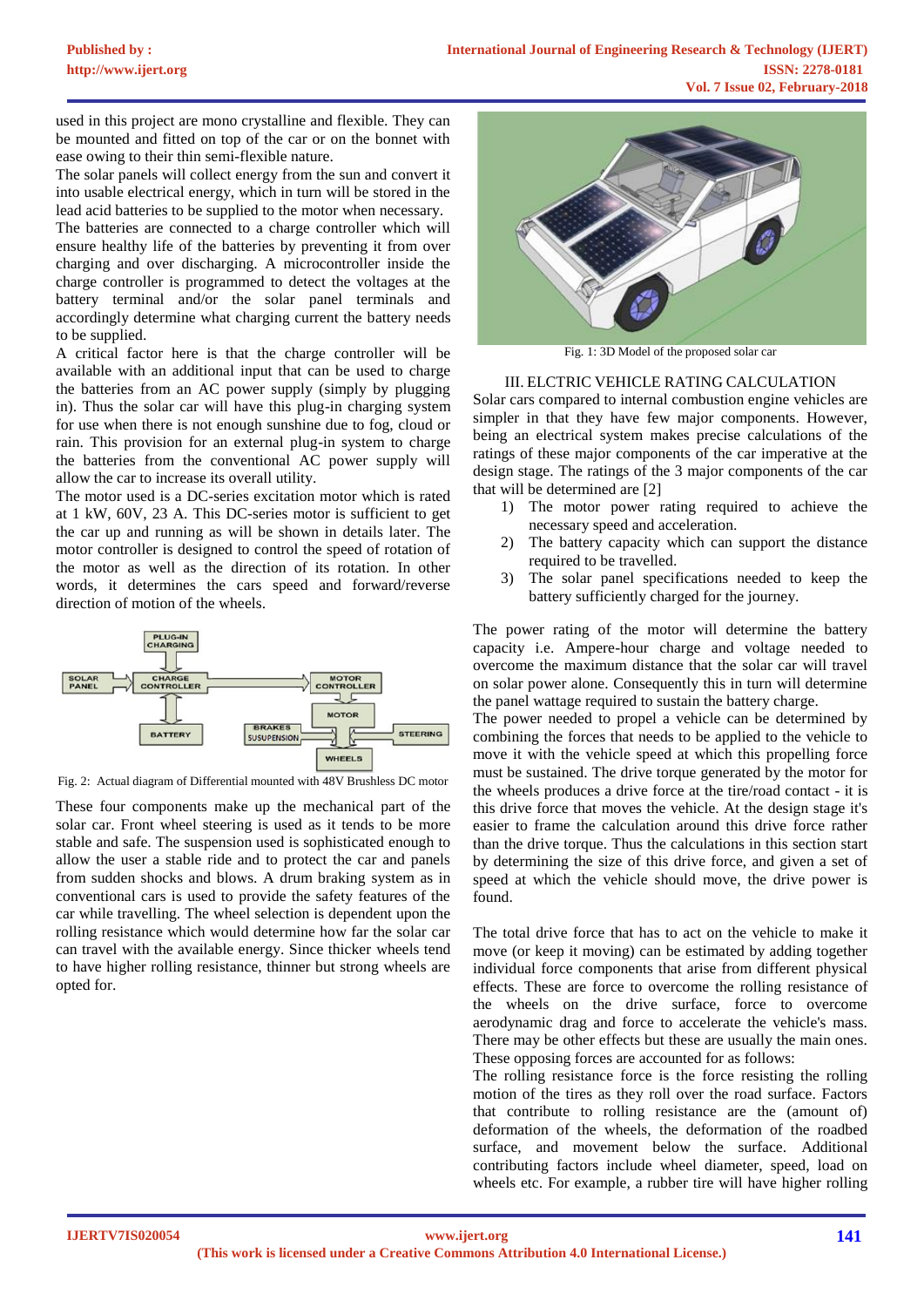resistance on a paved road than a steel railroad wheel on a steel rail. Similarly, sand on the ground will give more rolling resistance than concrete. The rolling resistance force can be expressed as

$$
F_{\text{ROLLING}} = \mu_R * W,
$$

Where W is the weight of the car.  $\mu_R$  is the coefficient of rolling resistance and is a constant that depends on the type of tires of the vehicle and the surface on which it will roll. Thicker tires with wider treads, although good for adhesion, however produce more rolling resistance. To conserve power solar cars need to use thinner tires. Also harder surfaces offer lower rolling resistance force than softer ones.

The aerodynamic drag force is simply the force exerted by the air to prevent the vehicle from moving through it. The aerodynamic drag force can be expressed as,

$$
F_{\text{DRAG}} = [(1/2)^* C_d * A_{\text{cross}} * \rho^*(V)^2]
$$

Where  $C_d$  is the coefficient of drag of the vehicle, Across is its frontal area in square feet,  $\rho$  is a constant that accounts for the air mass density and Vis the vehicle's speed. To minimize drag for any given  $C_d$ , the coefficient of drag, and across, it's frontal area must be minimized.

Capacity is the measurement of how much energy the battery



Drag coefficients of different vehicles. [3]

can contain (in Ampere-hours), analogous to the amount of water in a jug. The capacity required will be dependent on the cars acceleration and speed as well as the total distance the car will overcome before the battery charge is depleted.



Fig 4: Total Energy Required From The Output Of Solar Panels

According to the system diagram in FIGURE 4 the total energy required from the output of solar panels,

$$
E_{PO}=E_{BI}=1.21\;kW
$$

In , the solar insulation (solar radiation energy received) on average corresponds to 6 kWh/kW. Therefore the minimum required panel wattage is,

$$
P_W=E_{PO}/\text{ }6h\text{=201 W}
$$

To account for the acceleration of the car the actual value chosen for the panel wattage was 5 panels of 50 W each i.e.  $50*5 = 250$  W

In conclusion, the round trip journey can be visualized in the following manner –

With battery fully charged start the journey and arrive to the destination. The battery is at the same time being discharged by the motor and charge by the solar exposure while driving. Battery should now be at max 40% depleted.

The car is now left subjected to solar exposure for about 6 hours while the user commits to his/her business. This will bring the batteries back to full charge.

The return trip is made with batteries still having sufficient charge to overcome the distance.

It is to be noted that the battery charge will only be depleted when the motor is driving the car. Thus during the time when the car is halted at traffic (unlike an internal combustion engine which will waste fuel) the batteries of the car will actually get charged by the solar exposure thus increasing the cars mileage.

## IV.CHARGE CONTROLLER MECHANISM

The objective of the charge controller is to act as a battery management system (BMS) where it regulates the charging and discharging of the battery. The task is carried out using a PIC 16F876A microcontroller chip. Angled steel rectangular frame is supported by four additional steel bars whose are of same The microcontroller is expected to take decisions based on the terminal voltage of the battery and the solar panel/AC line. As a result it needs a mechanism to sense the voltage at the battery terminals precisely. After sensing the voltage the internal Analog to Digital converter (ADC) module of the PIC 16F876A then digitizes the analog terminal voltage at its input ports by dividing it into a proportion of 1024 quantized levels to increase the resolution of the voltage sensed. [4]

The battery and PV/AC module's out voltages may become too high for the microcontroller's voltage specifications and cannot be directly inputted to the microcontroller's ports. Thus the voltages from the battery/solar panel  $(V_{in})$  must each go through a potential divider network in order to undergo voltage scaling before it can be inputted to the microcontroller input port  $(V_{out})$ . Next, the ADC module of the microcontroller converts the input scaled voltage at its port to a quantized value. This value is a proportion of the 1024 quantized levels of the ADC.

Fig. 3: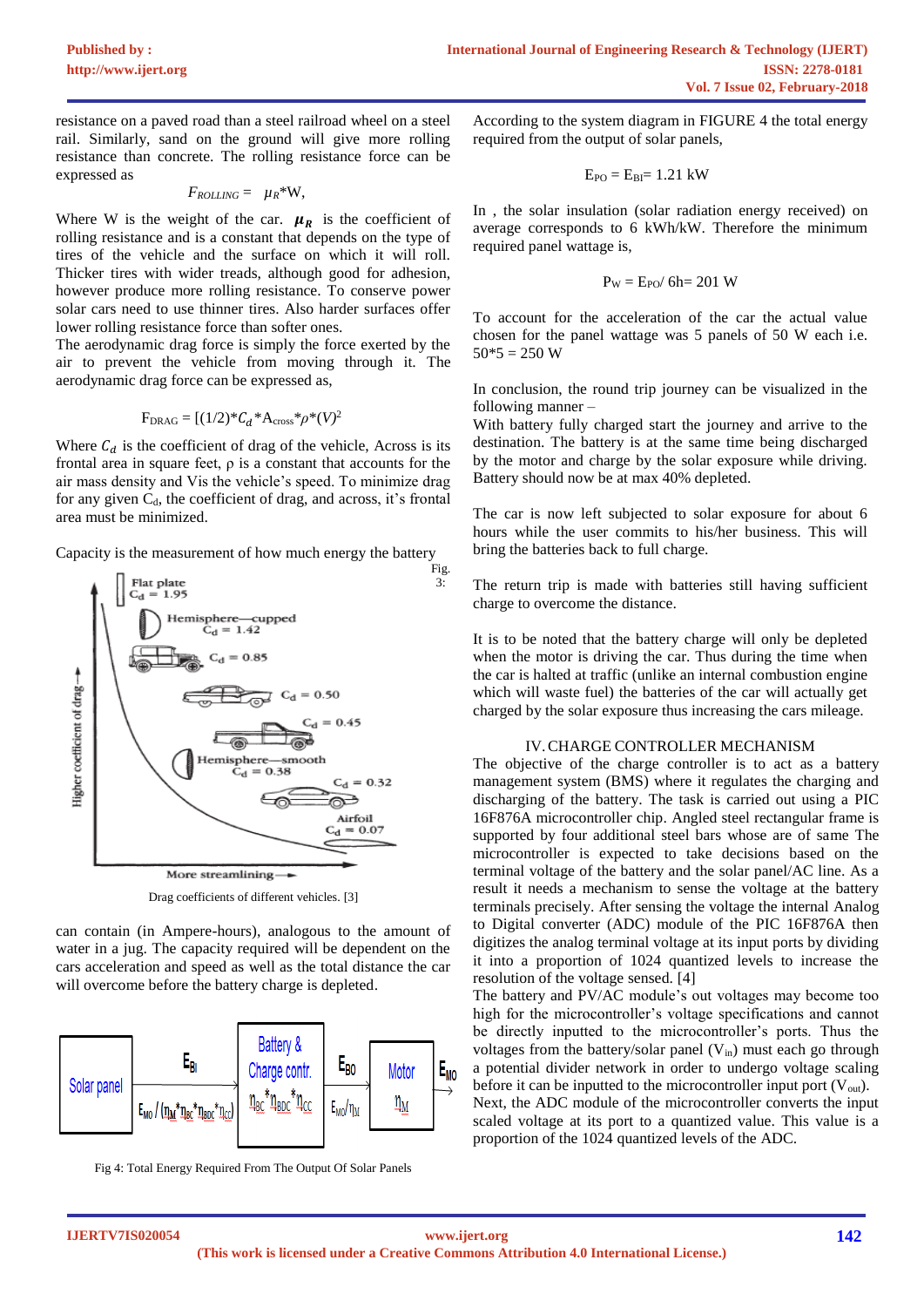For example:

If  $R_1 = 10k\Omega$ ,  $R_2 = 1k\Omega$  and  $V_{in} = 11.4$  V.

Then  $V_{out} = 11.4 V * (1k\Omega / (10k\Omega + 1k\Omega)) = 1.036 V$ And the digitized value of  $V_{\text{out}} = (1.036 \text{ V} / 5 \text{ V}) * 1024 = 212$ [The 5 V is the microcontroller's power up pin voltage] If R1 =  $10k\Omega$ , R2 =  $1k\Omega$  and Vin = 11.4 V. Then Vout = 11 V \* (1k $\Omega$  / (10k $\Omega$  + 1k $\Omega$ )) = 1.0 V

And the digitized value of Vout=  $(1.0 \text{ V} / 5 \text{ V})$  \*  $1024 = 204$ [The 5 V is the microcontroller's power up pin voltage]

It is observed that using the ADC module allows us to break down even a small difference of  $(11.4 – 11) = 0.4$  V into a larger difference of  $(212-204) = 8$  quantized levels. Thus an increase in operating resolution is obtained.

NB: The resistor network's job is to scale the voltage of the solar panels and battery down to levels acceptable by the microcontroller. Therefore the values R1 & R2 are not in fact arbitrarily chosen. They have to be calculated according to the max value outputted by the solar panel and the battery as well as the max value acceptable by the microcontroller.

If Vimax  $=$  max voltage that can be outputted by the solar panel or battery.

 $&\text{Vomax} = \text{max}$  voltage that can be input to the microcontroller port.

Then,  $Vomax = (R2 / (R1 + R2)) * Vimax$ 

Therefore conversely,  $R2 = R1 * (Vomax / (Vimax - Vomax))$ 

So if R1 is chosen arbitrarily (within acceptable limits of course) then R2 must be chosen according to the above equation.

For the circuit it was assumed that  $R1 = 1500k$ , which produced  $R2 = 100k$  according to the above calculations for the solar panel where maximum voltage is expected to be 80 V. For the battery, the maximum voltage being expected to be  $75V$ ,  $R1 = 1400k$ , which produced  $R2 = 100k$ 

The battery requires output of 90% PWM 10% PWM and 0% PWM as have been said before. Between the solar panel/AC line and the battery is connected a IRZ44N MOSFET , which is low power consuming, high input impedance NPN MOSFET ideal for very fast switching. The PWM is generated by the MOSFET remaining "OFF" for a specified amount of time, for every time period, according to the specified PWM percentage to be applied. In this way, the MOSFET applies an average D.C voltage from the solar panel to the battery according to the PWM specified. The PWM at CCP2 port pin of the microcontroller controls the switching operation of the BJT BC547 which in turn controls the switching operation of the MOSFET. The MOSFET and BJT are used together to form a configuration with higher current gain and lower output impedance than would be the case if they were used singly.

An LED is switched ON or OFF to indicate whether the load is being charged by the PV array or not respectively through the programming code.



Figure 5: Controlling charging voltage by PWM

## V. POWER SUPPLY AND WIRING SYSTEM

At the intermediate stage of development, there was a need to test the DC motor's performance. As a result a means of providing controllable high DC voltage and current supply was necessary. Therefore a combination of a variac and a AC to DC power supply was constructed for motor testing purposes. An AC-DC power supply was designed to charge the battery and drive the motor. Two Full bridge rectifier is connected to transformer and one 10000uF capacitor is connected in parallel with the rectifier. KBPC3510 full bridge rectifier is used to rectify the AC voltage The current rating of the rectifier is 30 A.

To charge the battery and test the motor the desired output of power supply had to be at least 75V, while the input voltage would be 220V. Hence the design of the transformer would depend on the ratio of the primary to secondary winding. If the primary voltage from utility source is  $V_p$  and secondary voltage of transformer is Vs.



Figure 6**:** AC – DC Rectification Circuit

The motor controller allows the motor to rotate at different speed; it takes the input from the battery and gives output for motor. The controller used in the solar car has an input and output rating of 48 to 60 volt and has a current rating of max 30 ampere. There are two outputs from the motor controller, one for the acceleration pedal and other for the motor. The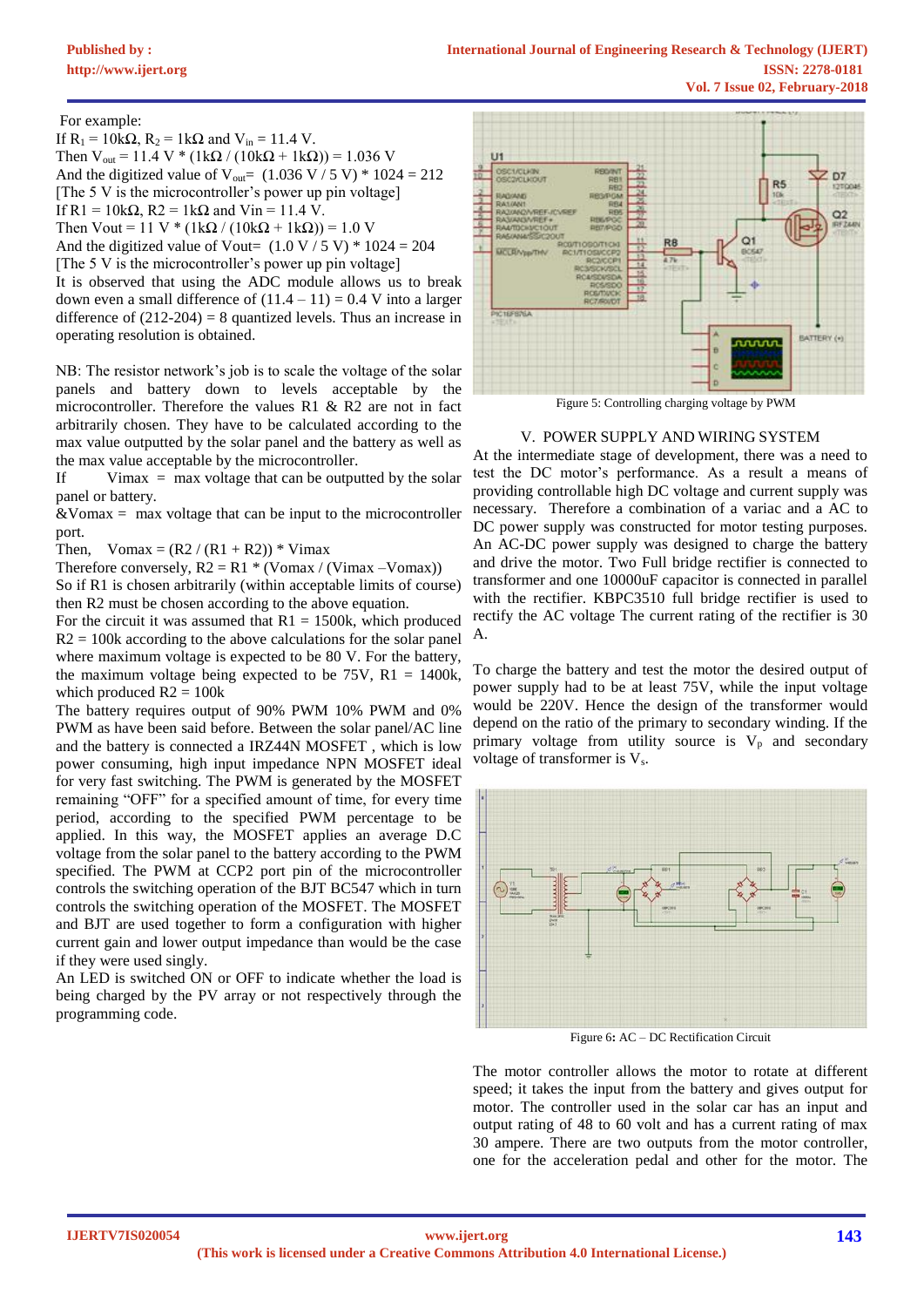internal circuitry for acceleration control further converts the input voltage into low current system.

A DC or main contactor works just like relay. Its heavy duty contacts (typically rated at 30 to 60 ampere) allow us to control heavy currents with a low-voltage. A single-pole, normally open main contractor is placed in the high-current circuit between the battery and motor controller. When it is energized typically by turning the ignition switch on- high current power is made available to the motor controller which then follows to the motor. It is also put for an emergency shutdown option, for example when the battery reaches its minimum depth of discharge the motor has to be disconnected; in this case the contactor is disconnected to make sure no more current is drawn

A DC circuit breaker is like a switch and resetting fuse. The purpose of this heavy-duty circuit breaker (typically rated at 50 to 150 A) is to instantly interrupt main battery power in the event of a drive system malfunction and to routinely interrupt battery power when servicing and recharging. For convenience, this circuit breaker is normally located near the battery pack. The purpose of the safety fuse is to interrupt current flow in the event of an inadvertent short-circuit across the battery pack.

It is a mechanical based system with three gear position to change the motor direction. The two end of motor armature windings and one end of the field winding is connected to gear the box, the other end of the field winding takes output from the motor controller, for certain orientation of gear box connection the gear shaft changes the polarity of the motor by positioning a metal contact in between the armature and field windings connections.

Shunts are precisely calibrated resistors that enable current flow in a circuit to be determined by measuring the voltage drop across them. A voltmeter is placed over the shunt. The voltage drop in the shunt is divided by the shunt value to obtain the current drawn by motor.

The instrumentation system includes a key switch, throttle control, monitoring wiring and 60 to 12 volt converter. The low voltage power source will simply be provided from the car's battery pack by using 60 to 12 converter. This will help us to avoid an extra charge controller installation for using an auxiliary battery. Using a converter will thus require only one charge controller for the entire system

## VI.MECHANICAL PROGRESS

The start of the mechanical aspect of the car was made by obtaining two rear wheels along with an axle connecting them. This was the only mechanical piece of the car that was bought whole. Every other little part was obtained one by one or made right in our workshop and then assembled together. In other words 90% of the car is a new design made to serve our purpose of comfortably carrying 2 passengers at favourably high speeds across the roads and highways of city.

An initial framework of two solid pipes was constructed to support the rear wheels and motor. This structure was made to allow us to observe how the entire front part of the car should be designed and adjusted with the rear wheels and axle.



Figure 7: Rear Wheel and Axle.

The suspension mechanism needed to be such that the front wheels are free to jerk up and down when hitting the road bumps while causing the chassis to remain still. After fitting the suspensions and wheels, a strong steel framework was built that would adequately hold it all together. The framework would also cause most of the pressure of the weight of the passengers and on-board materials to be concentrated and spread amongst the suspensions. Also, the front of the car was strengthened with additional steel framework to absorb crash impact from causing injury to passengers.

The purpose of using suspension is to maximize the friction between tires and it makes the steering more stable and gives the passengers a feeling of smooth ride.

If the roads were flat and if there was no irregularity, there was no need of suspension. But we are to go highways that have subtle imperfections and so there is interaction between the wheels of the car and the road. So there is a force applied to the wheels due to these imperfections. These forces have both magnitude and direction. When there is a bump underneath the tires, the wheel jumps upward and downward perpendicular to the road surface. When there is an imperfection, the wheel experiences a vertical acceleration

Without an intervening structure, all of wheel's vertical energy is transferred to the frame, which moves in the same direction. In such a situation, the wheels can lose contact with the road completely and due to gravity the car can slam back into the road. So to neutralize the force of this vertically accelerated wheel suspension is needed.

Carbon suspension used in this car serves three special purposes namely road isolation, road holding, cornering.

Road isolation is the vehicle's ability to absorb or disseminate road shock from the passenger compartment. The goal of road isolation is to allow the car body to ride without any disturbance while travelling over Rough Street. This problem was solved using the suspension. The suspension basically absorbs energy from road bumps and dissipates it without causing undue oscillation in the vehicle.

The second principle that can be stated is the road holding. Road holding is basically the degree to which a car maintains contact with the road surface in various types of directional changes and in a straight line (Example: The weight of a car will shift from the back tires to the front tires we press the brake. Because the nose of the car dips toward the road, people often call this type of motion as "dive." The opposite effect is known as "squat". Squat occurs during acceleration. It shifts the weight of the car from the front wheels to the rear wheels. So it's our concern to keep the wheels in contact with the street, because it is the friction between the wheels and the street that affects a cars ability to move, accelerate and brake. Here again the suspension transfers vehicle weight from one